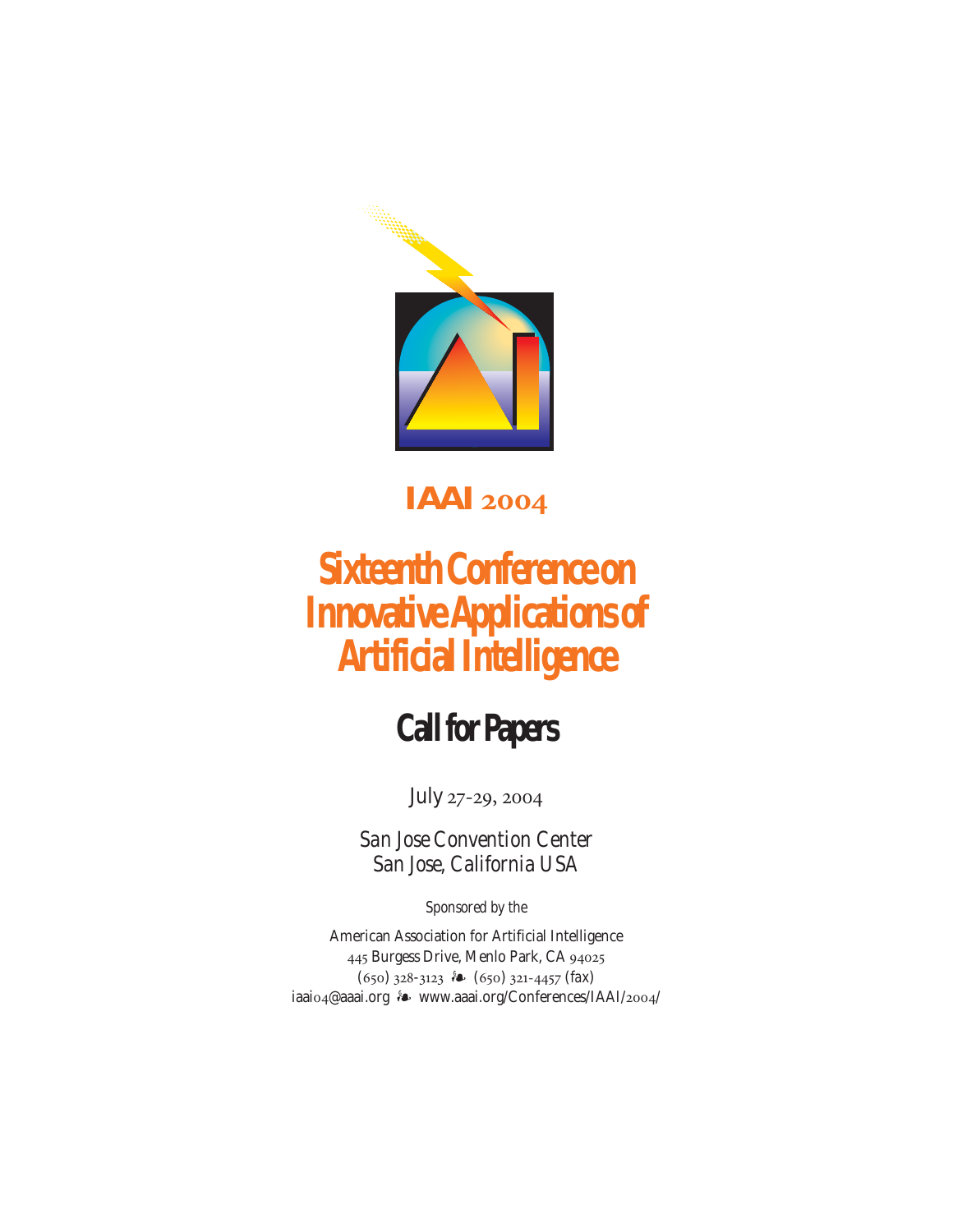**The** Sixteenth Annual Conference on<br>
Innovative Applications of Artificial Intelligence (IAAI-04) will highlight successful applications of AI technology; explore issues, methods, and lessons learned in the development and deployment of AI applications; and promote an interchange of ideas between basic and applied AI. This year's conference will take place in San Jose, California, collocated with the Nineteenth National Conference on Artificial Intelligence (AAAI-04).

As usual, IAAI-04 will consist of papers in two tracks: (1) deployed application case studies and (2) emerging applications, technology, and issues—supplemented by invited talks and panel discussions. Submissions should clearly identify which track they are intended for, as the two tracks are judged on different criteria.

All areas of AI technology are of interest for both tracks, including knowledge-based systems, data mining, medical and biological applications, vision, speech, natural language, robotics, constraint-based reasoning, software agents, interactive agents, personalization technologies, AI in Internet search engines, use of ontologies on the Internet, learning techniques in mobile or Internet interfaces, and voice interfaces on mobile devices.

## **Deployed Application Case Study Papers**

Case-study papers must describe deployed applications with measurable benefits that include some aspect of AI technology. Applications are defined as deployed once they are in production use by their final end-users for sufficiently long that experience can be reported. The case study may evaluate either a stand-alone application or a component of a complex system.

Review criteria are significance of the application, use of AI technology, innovation, evaluation, technical quality, and clarity. Original papers on the deployment issues in AI applications are welcome, even if other papers on the AI technology have been presented at or submitted to other conferences. Each of the accepted deployed applications papers will receive the IAAI "Innovative Application" Award.

The paper must address each of the following issues:

*Task or Problem Description:* Describe the task the application performs or the problem it solves. State the objectives of the application and explain why an AI solution was important. If other solutions were tried and failed outline these solutions and the reasons for their failure.

*Application Description:* Describe the application, providing key technical details about design and implementation. What are the system components, what are their functions, and how do they interact? What languages and tools are used in the application? How is knowledge represented? What is the hardware and software environment in which the system is deployed? Provide examples to illustrate how the system is used.

*Uses of AI Technology:* On what AI research results does the application depend? What key aspects of AI technology allowed the application to succeed? How were the techniques modified to fit the needs of the application? If applicable, describe how AI technology is integrated with other technology. If a commercial tool is used, explain the decision criteria used to select it. Describe any insights gained about the application of AI technology. What AI approaches or techniques were tried and did not work? Why not?

*Application Use and Payoff:* How long has this application been deployed? Explain how widely, how often, and by whom the application is being used. Also describe the application's payoff. What measurable benefits have resulted from its use? What additional benefits do you expect over time? What impacts has it had on the users' business processes?

*Application Development and Deployment:* Describe the development and deployment process. How long did they take? How many developers were involved? What were the costs? What were the difficulties, and how were they overcome? What are the lessons learned? What, if any, formal development methods were used?

*Maintenance:* Describe your experience with and plans for maintenance of the application. Who maintains the application? How often is update needed? Is domain knowledge expected to change over time? How does the design of the application facilitate update?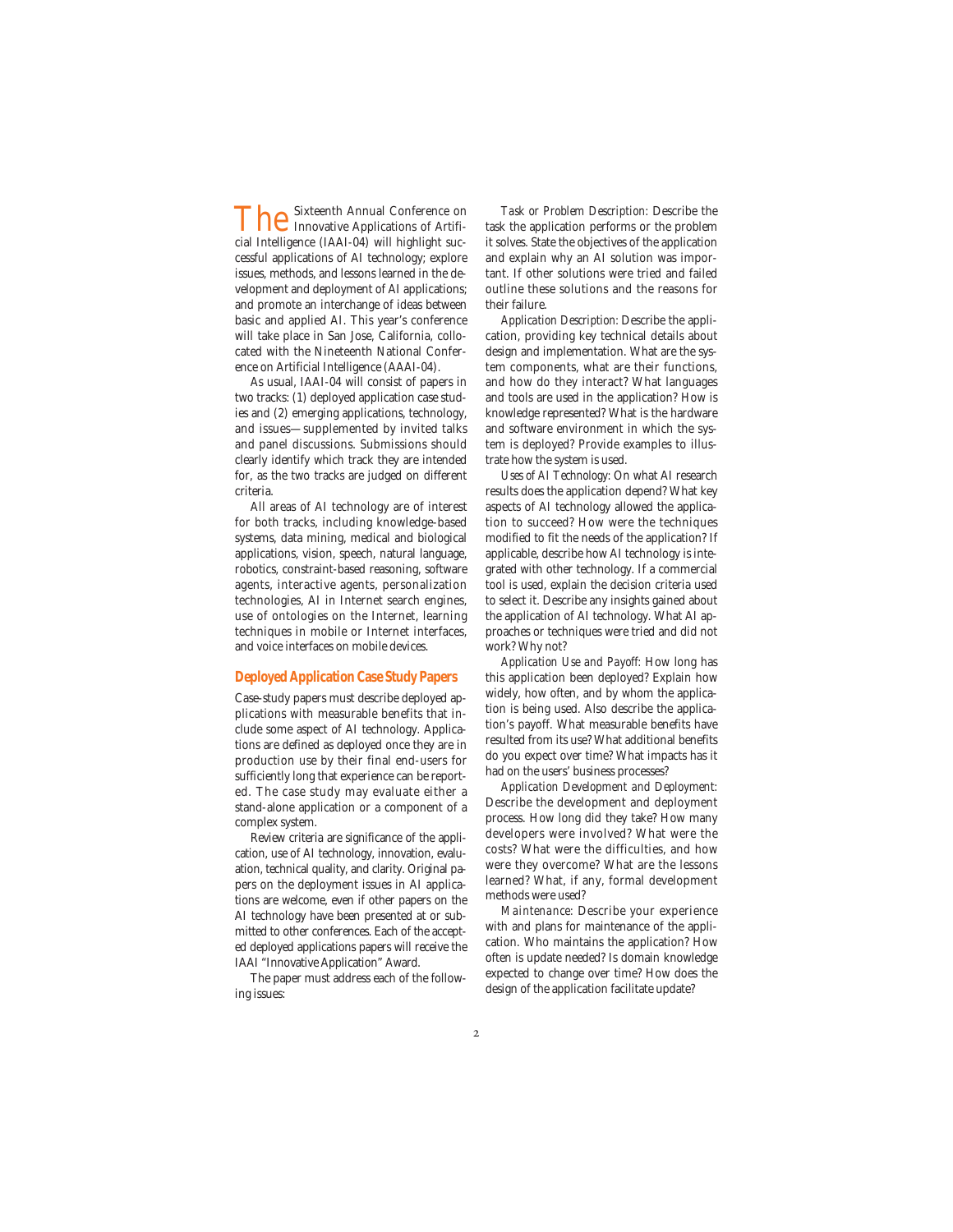# **Emerging Application Papers**

The goal of the emerging application track is to "bridge the gap" between basic AI research and deployed AI applications, by discussing efforts to apply AI tools, techniques, or methods to real world problems. Emerging applications are on aspects of AI applications that are not appropriate for deployed application case studies, or are not sufficiently deployed to be submitted as case studies. This track is distinguished from reports of scientific AI research appropriate for AAAI's National Conference in that the objective of the efforts reported here should be the engineering of AI applications.

Emerging application papers may include any aspects of the technology, engineering, or deployment of AI applications, including discussions of prototype applications; performance evaluation of AI applications; ongoing efforts to develop large-scale or domain-specific knowledge bases or ontologies; development of domain or task focused tools, techniques, or methods; evaluations of AI tools, techniques or methods for domain suitability; unsuccessful attempts to apply particular tools, techniques or methods to specific domains (which shed insight on the applicability and limitations of the tool, technique or method); system architectures that work; scalability of techniques; integration of AI with other technologies; development methodologies; validation and verification; lessons learned; social and other technology transition issues; etc.

#### **Review Criteria**

The following questions will appear on the review form for emerging technology, application, and issue papers. Authors are advised to bear these questions in mind while writing their papers. Reviewers will look for papers that meet at least some (although not necessarily all) of the criteria in each category.

*Significance:* How important is the problem being addressed? Is it a difficult or simple problem? Is it central or peripheral to a category of applications? Is the tool, technique, method, or issue presented generally applicable or domain specific? Does the tool, technique, method, or issue offer the potential for new or more powerful applications of AI?

*AI Technology:* Does the paper identify AI

research needed for a particular application or class of applications? Does the paper characterize the needs of application domains for solutions of particular AI problems? Does the paper evaluate the applicability of an AI tool, technique, or method for an application domain? Does the paper describe AI technology that could enable new or more powerful AI applications?

*Innovation:* Does the tool, technique, or method advance the state-of-the-art or stateof-the-practice of AI technology? Does the tool, technique, or method address a new or previously reported problem? If it is a previously reported problem, does the tool, technique, or method solve it in a different, new, more effective, or more efficient way? Does the reported work integrate AI with other AI or non-AI technologies in a new way? Does the work provide a new perspective on an application domain? Does the work apply AI to a new domain?

*Content:* Does the paper motivate the need for the tool, technique, or method? Does the paper adequately describe the task it performs or the problem it solves? Does it provide technical details about the design and implementation of the tool, technique, or method? Does the paper clearly identify the AI research results on which the tool, technique, or method depends? Does it relate the tool, technique, or method to the needs of application domains? Does it provide insights about the use of AI technology in general or for a particular application domain? Does it describe the development process and costs? Does it discuss estimated or measured benefits? Does it detail the evaluation methodology and results?

*Evaluation:* Has the tool, technique, or method been tested on real data? Has it been evaluated by end users? Has it been incorporated into a deployed application? Has it been compared to other competing tools, techniques, or methods?

*Technical Quality:* Is the paper technically sound? Does it carefully evaluate the strengths and limitations of its contribution? Are the results described and evaluated? Are its claims backed up? Does it identify and describe relevant previous work?

*Clarity:* Is the paper clearly written? Is it or-